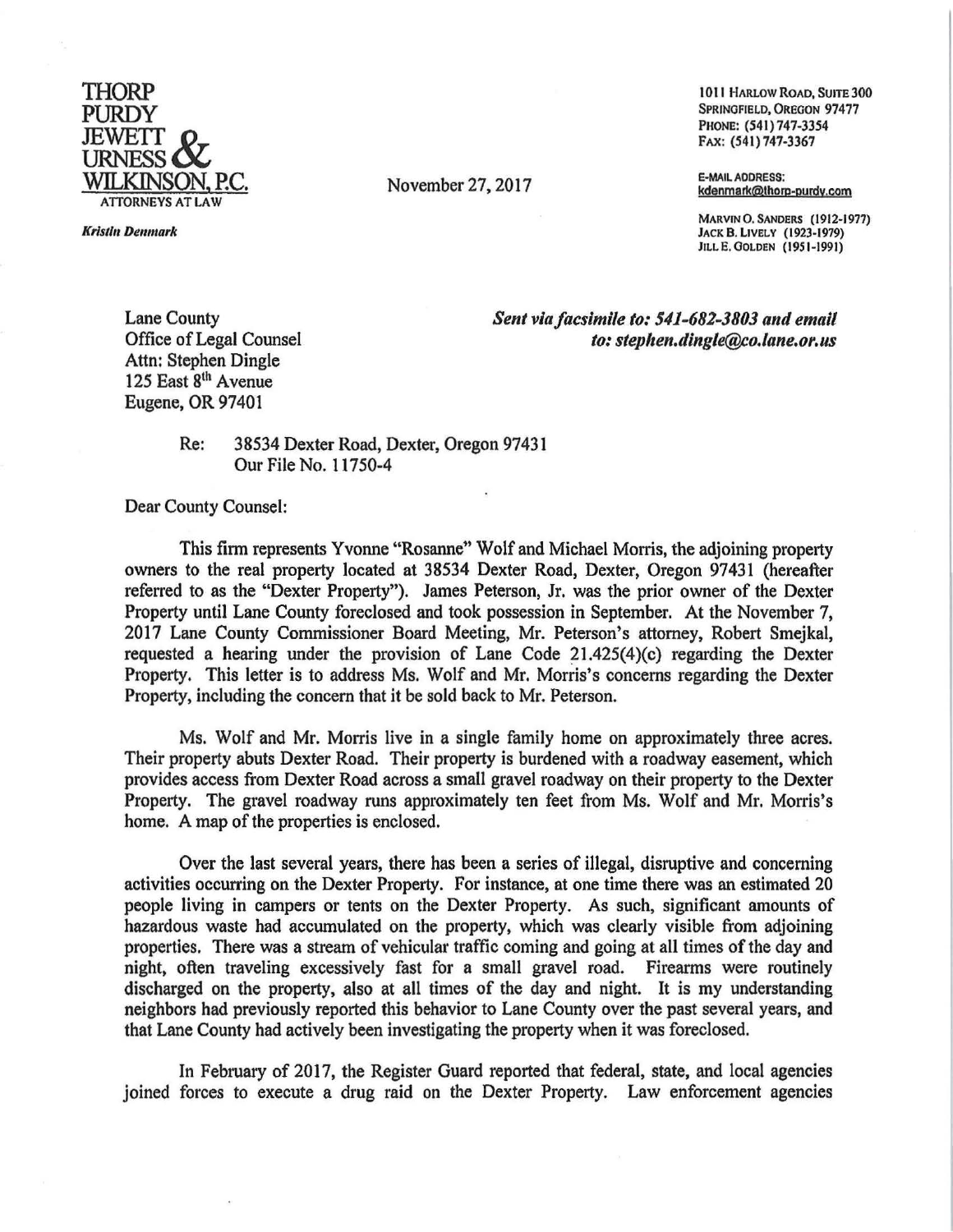## **Michael Morris**

From: Sent: To: Subject: Rosanne Wolf <vrwolf@yahoo.com> Monday, November 27, 2017 11:30 AM **Michael Morris** page 2

Lane County Office of Legal Counsel November 27, 2017 Page 2

requested permission to do a stakeout of the Dexter Property from Ms. Wolf and Mr. Morris's property, as well as neighboring properties. As a result of the drug raid, the agencies seized methamphetamine and evidence of drug sales and made several arrests. These activities have created a nuisance for Ms. Wolf, Mr. Morris and their neighbors, diminished the value of their property, and created a public risk by increasing the potential for crime.

Ms. Wolf, Mr. Morris, and their neighbors have attempted to speak with Mr. Peterson over the course of many years regarding the issues on the Dexter Property. Neither Ms. Wolf, nor Mr. Morris, were aware of any mental or physical incapacity or inability that Mr. Peterson may have been suffering from. In fact, during the foreclosure and redemption period, Mr. Peterson was texting with Ms. Wolf and Mr. Peterson regarding gating the roadway in an attempt to prevent unauthorized persons from entering the property.

When Lane County foreclosed and took possession of the Dexter Property, Ms. Wolf and Mr. Morris felt relieved and hopeful that the issues relating to the property would resolve. Their hopes, however, were deterred when Mr. Smejkal requested a hearing on November 7th regarding the Dexter Property.

Pursuant to LC 21.425(4)(c), real property acquired by a tax foreclosure may be sold to the record owner if the owner presents sufficient evidence that he suffered from a mental or physical incapacity or inability during the foreclosure and redemption period. This provision gives the Board of Commissioners the discretion to sell the Dexter Property back to Mr. Peterson, but does not mandate that the Board do so even if sufficient evidence is presented.

The Board of Commissioners should exercise its discretion and not sell the property back to Mr. Peterson. As described above, under Mr. Peterson's ownership, the Dexter Property has become a haven for illegal activities, of which Lane County is well aware. If the Dexter Property is sold back to Mr. Peterson, Ms. Wolf and Mr. Morris are rightfully concerned that the illegal activities will continue and threaten the safety of the surrounding community.

For the reasons stated, we respectfully request that the Board of Commissioners not sell the Dexter Property back to Mr. Peterson pursuant to LC 21.425(4)(e).

Sincerely,

THORP, PURDY, JEWETT, URNESS & WILKINSON, P.C.

 $+2$  (1)  $+$ 

Enclosure Ce: Clients

Kristin Denmark